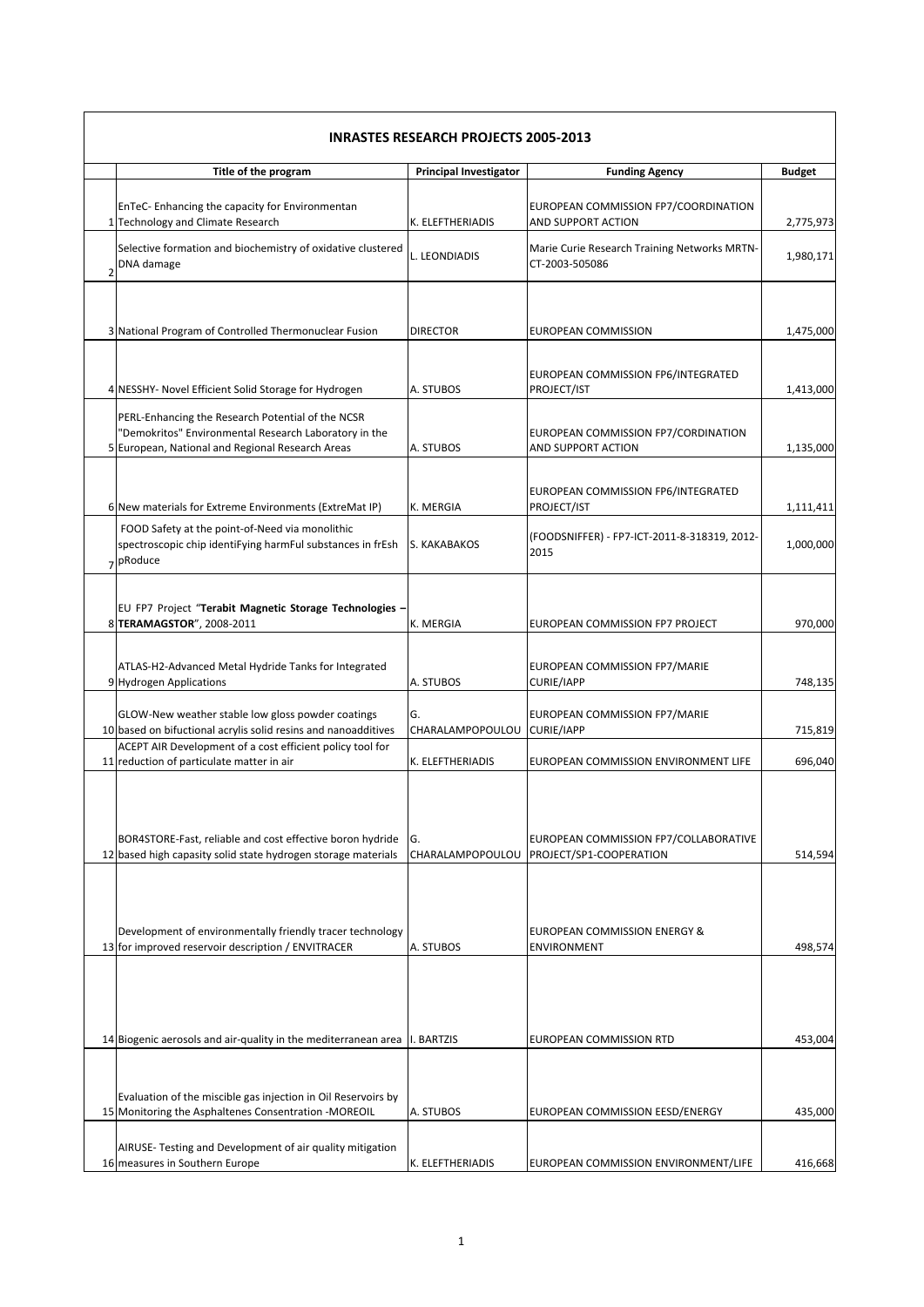|    | VIRTHUALIS: Virtual Reality and Human Factors Applications                                                          |                                | EUROPEAN COMMISSION FP6/INTEGRATED                               |         |
|----|---------------------------------------------------------------------------------------------------------------------|--------------------------------|------------------------------------------------------------------|---------|
|    | 17 for Improving Safety                                                                                             | Z. NIVOLIANITOU                | PROJECT/IST                                                      | 407,741 |
|    | "Integrated exposure management tool characterizing air                                                             |                                |                                                                  |         |
|    | pollution-relevant human exposure in urban environment"<br><b>18 URBAN EXPOSURE</b>                                 |                                | EUROPEAN COMMISSION ENERGY &                                     |         |
|    |                                                                                                                     | C. HOUSIADAS                   | <b>ENVIRONMENT</b>                                               | 396,451 |
|    | Nanoengineered Monolithic Optoelectronic Transducers for                                                            | S. KAKABAKOS                   | (NEMOSLAB) Contract No FP6-IST-027804.                           | 384,400 |
| 19 | Highly Sensitive and Label-free Biosensing"                                                                         |                                |                                                                  |         |
|    |                                                                                                                     |                                |                                                                  |         |
|    | Photocatalytic innovative coverings applications for<br>20 depollution assessment PICADA"                           | I. BARTZIS                     | EUROPEAN COMMISSION GROWTH                                       | 381,651 |
|    |                                                                                                                     |                                |                                                                  |         |
|    | Micrometer Scale Patterning of Protein and DNA Chips<br>(MICROPROTEIN)                                              | S. KAKABAKOS D.<br>YANNOUKAKOS | GROWTH, G5RD-CT-2002-00744                                       | 380,000 |
| 21 |                                                                                                                     |                                |                                                                  |         |
|    | Monolithically integrated interferometric biochips for label-                                                       | P. PETROU                      | (PYTHIA). Grant agreement no.: 224030.                           | 360,700 |
|    | 22 free early detection of human diseases                                                                           |                                |                                                                  |         |
|    | Assessment of the impact of SF6 and PFCs reservoir tracers                                                          |                                |                                                                  |         |
|    | 23 on global warming.                                                                                               | D. VLACHOGIANNI                | EUROPEAN COMMISSION RTD                                          | 354,722 |
|    | Tool for quantifying toxic organic solutes in discharge                                                             |                                |                                                                  |         |
|    | waters from petroleum platforms using integrated                                                                    |                                |                                                                  |         |
|    | 24 approach (QUOWADIS)                                                                                              | A. STUBOS                      | EUROPEAN COMMISSION RTD                                          | 353,566 |
|    |                                                                                                                     |                                |                                                                  |         |
|    | SMARTEES- Multifunctional components for aggressive                                                                 |                                | EUROPEAN COMMISSION FP7/COLLABORATIVE                            |         |
|    | 25 environments in space applications                                                                               | K. MERGIA                      | PROJECT/GENERIC                                                  | 328,666 |
|    | European Research initiative to develop imaging probes for<br>early in-vivo diagnosis and evaluation of response to | A. VARVARIGOU                  | Euripides: FP7/SP1-Cooperation                                   |         |
|    | 26 therapeutic substances                                                                                           |                                |                                                                  | 318,000 |
|    |                                                                                                                     |                                |                                                                  |         |
|    | Development and validation of an integrated tool for                                                                |                                |                                                                  |         |
|    | scaling control and squeeze treatment optimization -<br>27 ARISSTON                                                 | A. STUBOS                      | EUROPEAN COMMISSION ENERGY                                       | 314,500 |
|    |                                                                                                                     |                                |                                                                  |         |
|    |                                                                                                                     |                                |                                                                  |         |
|    |                                                                                                                     |                                |                                                                  |         |
|    |                                                                                                                     |                                | EUROPEAN COMMISSION FP6/NETWORK OF                               |         |
|    | 28 - HYSAFE - Safety of Hydrogen as an Energy Carrier                                                               | A. STUBOS                      | <b>EXCELLENCE</b>                                                | 314,394 |
|    |                                                                                                                     |                                |                                                                  |         |
|    |                                                                                                                     |                                |                                                                  |         |
|    | IMAGES-Implementation of an RN Emergency system in                                                                  |                                | EUROPEAN COMMISSION HOME                                         |         |
|    | 29 eastern Mediterranean                                                                                            | S. ANDRONOPOULOS               | AFFAIRS/INTERNAL SECURITY                                        | 303,394 |
|    |                                                                                                                     |                                |                                                                  |         |
|    | PREPARE-Innovative integrative tools and platforms to be                                                            |                                |                                                                  |         |
|    | prepared for radiological emergencies and post -accident                                                            |                                | EUROPEAN COMMISSION FP7/COLLABORATIVE                            |         |
|    | 30 response in Europe                                                                                               | S. ANDRONOPOULOS               | PROJECT/GENERIC                                                  | 290,000 |
|    |                                                                                                                     |                                |                                                                  |         |
|    |                                                                                                                     |                                |                                                                  |         |
|    | NanoHy-Novel Nanocomposites for Hydrogen Storage                                                                    | G.                             | EUROPEAN COMMISSION FP7/COLLABORATIVE                            |         |
|    | 31 Applications                                                                                                     | CHARALAMPOPOULOU               | PORJECT/SP1-COOPERATION                                          | 285,800 |
|    |                                                                                                                     |                                |                                                                  |         |
|    | Functional genomics of inborn errors and therapeutic                                                                |                                |                                                                  |         |
|    | interventions in High Density Lipoprotein (HDL) metabolism E. STRATIKOS<br>(HDLomics).                              |                                | Contract No FP6-LIFESCI-HEALTH-37631.                            | 283,658 |
| 32 |                                                                                                                     |                                |                                                                  |         |
|    |                                                                                                                     |                                |                                                                  |         |
|    | ADIRA: Autonomus desalination system concepts for sea                                                               |                                |                                                                  |         |
|    | water and brackish water in rural areas with renewable                                                              |                                |                                                                  |         |
|    | energies-Pontentials, Technologies, Field                                                                           |                                | EUROPEAN COMMISSION GRANT CONTRACT -                             |         |
|    | 33 Experience, Sociotechnical and Socio-economic impacts.                                                           | E. MATHIOULAKIS                | <b>EXTERNAL AID</b>                                              | 274,998 |
|    |                                                                                                                     |                                |                                                                  |         |
|    | STAR-TRANS "Strategic Risk Assessment and Contingency<br>34 Planning in Interconnected Transport Networks           | A. SFETSOS                     | EUROPEAN COMMISSION FP7/COLLABORATIVE<br>PROJECT/SP1-COOPERATION | 271,000 |
|    |                                                                                                                     |                                |                                                                  |         |
|    | Hydra-Hybrid ablative development for re-entry in                                                                   |                                | EUROPEAN COMMISSION FP7/COLLABORATIVE                            |         |
|    | 35 planetary atmospheric thermal protection                                                                         | K. MERGIA                      | PROJECT/SP1-COOPERATION                                          | 263,359 |
|    |                                                                                                                     |                                |                                                                  |         |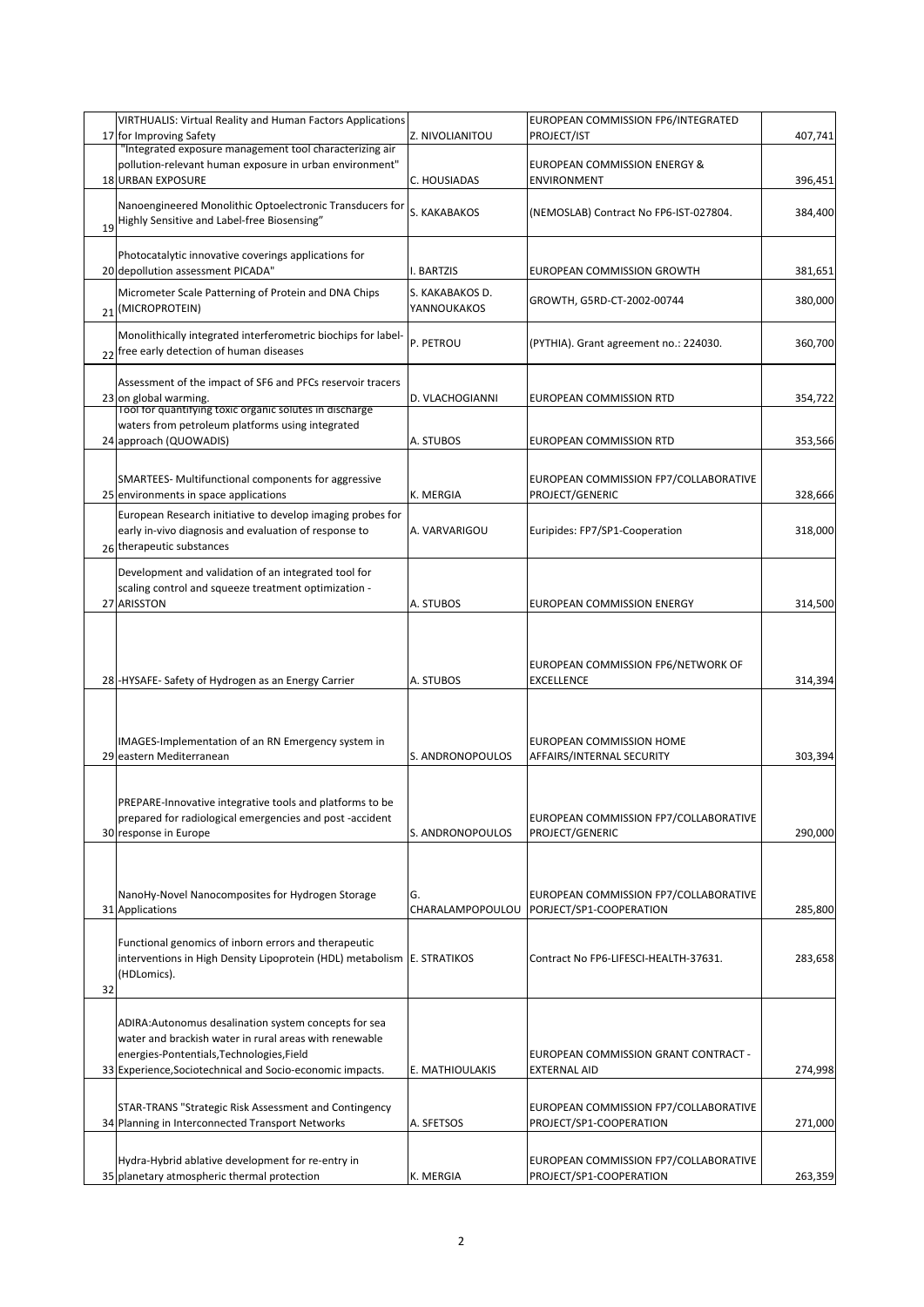|      | -HYSTORY- Hydrogen Storage in hydrides for safe energy<br>36 systems                                                  | A. STUBOS                | EUROPEAN COMMISSION ENERGY &<br><b>ENVIRONMENT</b>               | 262,668            |
|------|-----------------------------------------------------------------------------------------------------------------------|--------------------------|------------------------------------------------------------------|--------------------|
|      | The role of Intercellular communication and DNA double                                                                |                          |                                                                  |                    |
| 37   | strand breaks in the induction of bystander effects                                                                   | <b>G. PANTELIAS</b>      | FIFH-CT-2002-00218 2003-2006                                     | 261,100            |
|      | Hydrogen Storage Systems for Automotive Application                                                                   |                          | EUROPEAN COMMISSION FP6/INTEGRATED                               |                    |
|      | 38 (STORHY)                                                                                                           | A. STUBOS                | PROJECT/IST                                                      | 252,300            |
|      | HEXACOMM-Human Exposure to Aerosol Contaiminants in<br>39 Modern Microenvironments                                    | K. ELEFTHERIADIS         | EUROPEAN COMMISSION FP7/MARIE<br><b>CURIE/ITN</b>                | 222,619            |
|      |                                                                                                                       |                          |                                                                  |                    |
|      | PRACTICE- Preparedness and Resilience against CBRN                                                                    |                          | EUROPEAN COMMISSION FP7/COLLABORATIVE                            |                    |
|      | 40 Terrorism using Integrated Concepts and Equipment                                                                  | A. SFETSOS               | PROJECT/GENERIC                                                  | 210,900            |
|      | Optimised expert system for conducting environmental                                                                  |                          | <b>EUROPEAN COMMISSION ENERGY &amp;</b>                          |                    |
|      | 41 assessment of urban road traffic "OSCAR"<br>42 Remote optical sensing eveluation (ROSE)                            | I. BARTZIS<br>I. BARTZIS | <b>ENVIRONMENT</b><br><b>EUROPEAN COMMISSION GROWTH</b>          | 209,851<br>203,596 |
|      |                                                                                                                       |                          |                                                                  |                    |
|      | 43 "Remote measurements of vehicle emisssions at low cost"                                                            | I. BARTZIS               | EUROPEAN COMMISSION GROWTH                                       | 199,700            |
|      |                                                                                                                       |                          |                                                                  |                    |
|      | NanoTEST-Development of methodology for alternative                                                                   |                          |                                                                  |                    |
|      | testing strategies for the assessment of the toxicological<br>44 profile of nanoparticles used in medical diagnostics | C. HOUSIADAS             | EUROPEAN COMMISSION FP7/COLLABORATIVE<br>PROJECT/SP1-COOPERATION |                    |
|      |                                                                                                                       |                          |                                                                  | 199,300            |
|      |                                                                                                                       |                          |                                                                  |                    |
|      | URBAN-AEROSOL "Characterization of Urban air quality<br>indoor / outdoor Particulate matter chemical characteristics  |                          | <b>EUROPEAN COMMISSION ENERGY &amp;</b>                          |                    |
|      | 45 and source-to-dose relationships".                                                                                 | C. HOUSIADAS             | <b>ENVIRONMENT</b>                                               | 197,946            |
|      |                                                                                                                       |                          | EUROPEAN COMMISSION FP7/COLLABORATIVE                            |                    |
|      |                                                                                                                       |                          | PROJECT/SP1-COOPERATION                                          |                    |
|      | FoAM-BUILD Functional Adaptive nano-Materials and                                                                     |                          |                                                                  |                    |
|      | 46 Tecnhologies for energy efficient BUILDings                                                                        | A. VENETSANOS            |                                                                  | 195,912            |
|      |                                                                                                                       |                          |                                                                  |                    |
|      | SCAFFOLD-Innovative strategies, methods and tools for<br>Occupational risks management of manufactured                |                          | EUROPEAN COMMISSION FP7/COLLABORATIVE                            |                    |
|      | 47 nanomaterials (MNMs) in the construction industry                                                                  | P. NEOFYTOY              | PROJECT/SP1-COOPERATION                                          | 195,125            |
|      |                                                                                                                       |                          |                                                                  |                    |
|      |                                                                                                                       |                          |                                                                  |                    |
|      | SUSANA-Support to Safety Analysis of Hydrogen and Fuel                                                                |                          | EUROPEAN COMMISSION FP7/COORDINATION                             |                    |
|      | 48 Cell Technologies                                                                                                  | A. VENETSANOS            | <b>AND SUPPORT ACTION</b>                                        | 189,750            |
|      | European approach to nuclear and radiological emergency                                                               |                          | EUROPEAN COMMISSION FP6/INTEGRATED                               |                    |
|      | 49 management and rehabilitation strategies (EURANOS)                                                                 | S. ANDRONOPOULOS         | PROJECT/IST                                                      | 187,642            |
|      | SARNET2 - Severe Accident Research Network of Excellence                                                              |                          | EUROPEAN COMMISSION FP7/NETWORK OF                               |                    |
| 50 2 |                                                                                                                       | C. HOUSIADAS             | EXCELLENCE/SP5-EURATOM                                           | 185,000            |
|      | <b>TOSCA-Total Operation management for Safety Critical</b>                                                           |                          | EUROPEAN COMMISSION FP7/COLLABORATIVE                            |                    |
|      | 51 Activities                                                                                                         | O. ANEZIRI               | PROJECT/SP1-COOPERATION                                          | 181,786            |
|      | FEMaS-CA-Fusion Energy Materials Science-Coordination<br>52 Action                                                    | K. MERGIA                | EUROPEAN COMMISSION FP7/COORDINATION<br>AND SUPPORT ACTION       | 157,960            |
|      |                                                                                                                       |                          |                                                                  |                    |
|      |                                                                                                                       |                          |                                                                  |                    |
|      | CONOPS-Development & Demonstration of management                                                                      |                          |                                                                  |                    |
|      | plans against the climate change enhanced-invasive                                                                    |                          |                                                                  |                    |
|      | 53 mosquitoes in S. Europe                                                                                            | A. STUBOS                | EUROPEAN COMMISSION ENVIRONMENT/LIFE                             | 155,980            |
|      |                                                                                                                       |                          |                                                                  |                    |
|      | Migration of RODOS to practical applicability for supporting                                                          |                          |                                                                  |                    |
|      | decisions in operational emergency response to nuclear                                                                |                          |                                                                  |                    |
|      | 54 accidents                                                                                                          | I. BARTZIS               | EUROPEAN COMMISSION FISSION                                      | 150,400            |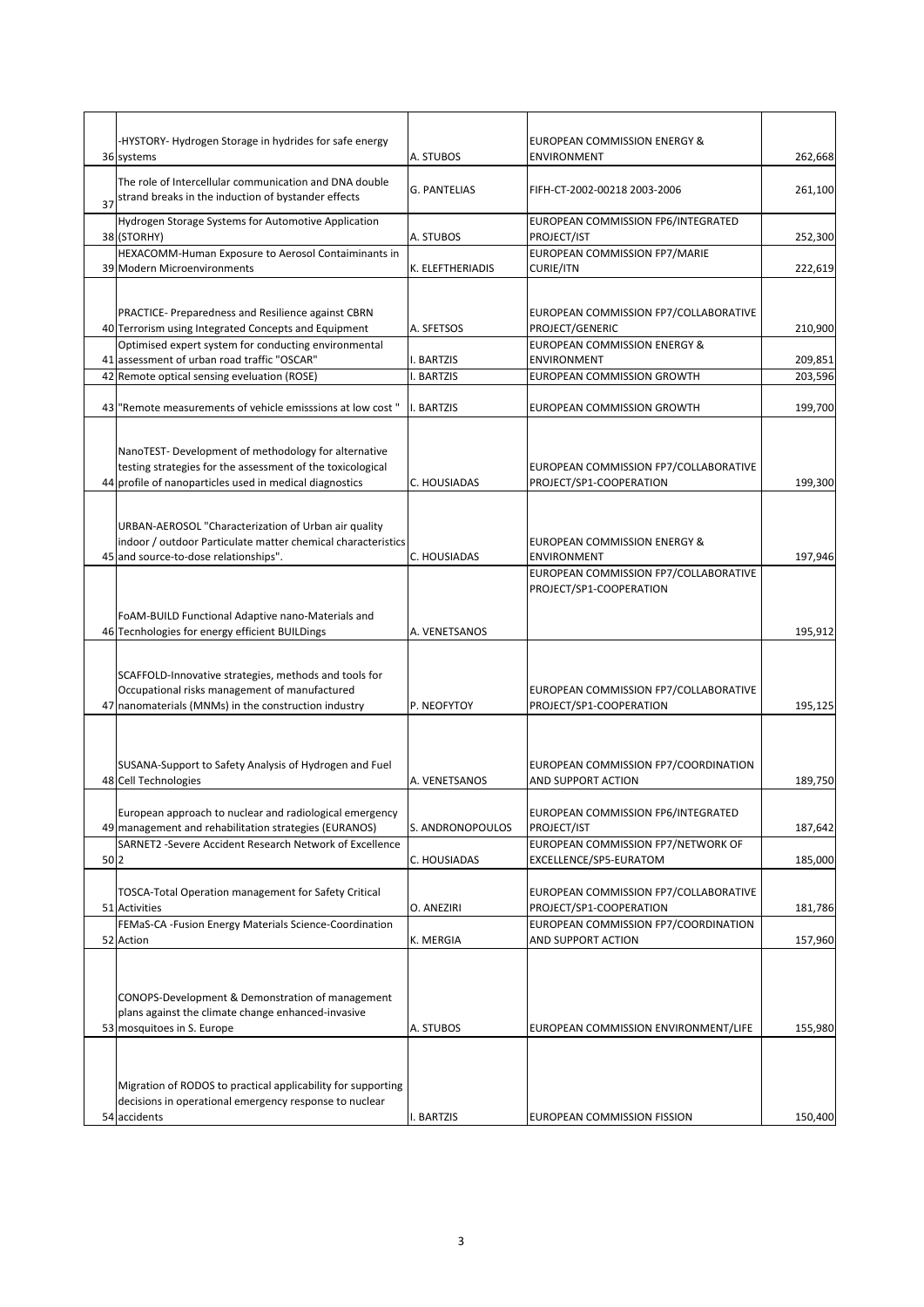|    | 55 European integrated hydrogen project - Phase II                                                                                                                                | I. BARTZIS         | EUROPEAN COMMISSION ENERGY &<br><b>ENVIRONMENT</b>                                      | 150,000 |
|----|-----------------------------------------------------------------------------------------------------------------------------------------------------------------------------------|--------------------|-----------------------------------------------------------------------------------------|---------|
|    | HyIndoor-Pre-normative research on safe indoor use of fuel<br>56 cells and hydrogen system                                                                                        | A. VENETSANOS      | EUROPEAN COMMISSION FP7/COLLABORATIVE<br>PROJECT/SP1-COOPERATION                        | 144,044 |
|    | NERIS-TP-Towards a self sustaining European Technology<br>Platform on Preparedness for Nuclear and Radiological<br>57 Emergency Response and Recovery                             | S. ANDRONOPOULOS   | EUROPEAN COMMISSION FP7/COLLABORATIVE<br>PROJECT/SP5-EURATOM                            | 141,000 |
|    | iNTeg-Risk -Early Recognition, Monitoring and Integrated<br>58 Management of Emerging, New Technology Related Risks                                                               | O. ANEZIRI         | EUROPEAN COMMISSION FP7/COLLABORATIVE<br>PROJECT/SP1-COOPERATION                        | 137,600 |
|    | LAGUNA-LBNO Design of a pan -European Infrastructure for<br>Large Apparatus studying Grand Unification, Neutrino<br>59 Astrophysics and Long Baseline Neutrino Oscillations       | I. PAPAZOGLOU      | EUROPEAN COMMISSION FP7/COLLABORATIVE<br>PROJECT/INFRASTRACTURE                         | 134,000 |
|    | 60 Health and Enivronment Network -HENVINET-                                                                                                                                      | C. HOUSIADAS       | EUROPEAN COMMISSION FP6/COORDINATION<br><b>ACTION</b>                                   | 131,700 |
|    | Tools and Technologies for the Analysis and Synthesis of<br>61 Nanostructures                                                                                                     | S. KAKABAKOS       | (TASNANO) Contract No FP6-516865.                                                       | 120,000 |
|    | Triple Hybride Concentrating PV system for the<br>62 cogeneration of electricity, heat and cooling power                                                                          | E. MATHIOULAKIS    | EUROPEAN COMMISSION ENERGY &<br><b>ENVIRONMENT</b>                                      | 110,434 |
|    | Towards European Sectorial Testing Networks for<br>63 Environmental Technologies "TESTNET"                                                                                        | S. ANDRONOPOULOS   | EUROPEAN COMMISSION FP6/STREP                                                           | 104,220 |
|    | Integrated Infrastructure Initiatives for Material Testing<br>64 Reactors Innovations - MTR+13-                                                                                   | M. VARVAYIANNI     | EUROPEAN COMMISSION FP6/RESEARCH<br>INFRASTRUCTURES/STRUCTURING THE EUROP.<br>RES. AREA | 104,000 |
| 65 | CompStaph - Exploiting innate immune evasion strategies<br>of Staphylococcus aureus for the design of novel antibody-<br>based therapeutic agents for the treatment of bacteremia | D. MASTELLOS       | FP7/Marie Curie/IRG                                                                     | 100,000 |
|    | NanoImpactNet-European Network on the Health and<br>66 Environmental Impact of Nanomaterials                                                                                      | C. HOUSIADAS       | EUROPEAN COMMISSION FP7/COORDINATION<br>AND SUPPORT ACTION                              | 94,500  |
|    | HYPER - Installation permitting guidance for hydrogen and<br>67 fuel cells stationary applications                                                                                | A. VENETSANOS      | EUROPEAN COMMISSION FP6/STREP                                                           | 92,258  |
|    | HyApproval - Handbook for Approval of Hydrogen<br>68 Refuelling Stations                                                                                                          | A. VENETSANOS      | EUROPEAN COMMISSION FP6/STREP                                                           | 90,003  |
|    |                                                                                                                                                                                   |                    |                                                                                         |         |
|    | 69 S2S - A Gateway for Plant and Process Safety<br>Structural basis and specificity of antigenic peptide                                                                          | Z. NIVOLIANITOU    | EUROPEAN COMMISSION GROWTH                                                              | 84,120  |
| 70 | trimming by the newly discovered ER aminopeptidases<br>ERAP1 and ERAP2 (ERAP 1)                                                                                                   | <b>G. NOUNESIS</b> | Marie-Curie European Reintegration Grant<br>2006-2007                                   | 80,000  |
|    | QAIST - Quality assurance in solar thermal heating and<br>cooling technology -keeping track with recent and<br>71 upcoming developments                                           | E. MATHIOULAKIS    | EUROPEAN COMMISSION FP7/INTELLIGENT<br><b>ENERGY-EUROPE</b>                             | 78,156  |
|    | A thematic network for quality and trust in the industrial<br>72 application of computational fluid dynamics                                                                      | I. BARTZIS         | EUROPEAN COMMISSION GROWTH                                                              | 76,133  |
|    | 73 Λειτουργική και διοικητική υποστήριξη                                                                                                                                          | <b>DIRECTOR</b>    | <b>EUROPEAN COMMISSION</b>                                                              | 70,000  |
|    | SAF€RA -Coordination of European Research on Industrial<br>74 Safety towards Smart and Sustainable Growth                                                                         | I. PAPAZOGLOU      | EUROPEAN COMMISSION FP7/COORDINATION<br>AND SUPPORT ACTION                              | 67,522  |
|    |                                                                                                                                                                                   |                    |                                                                                         |         |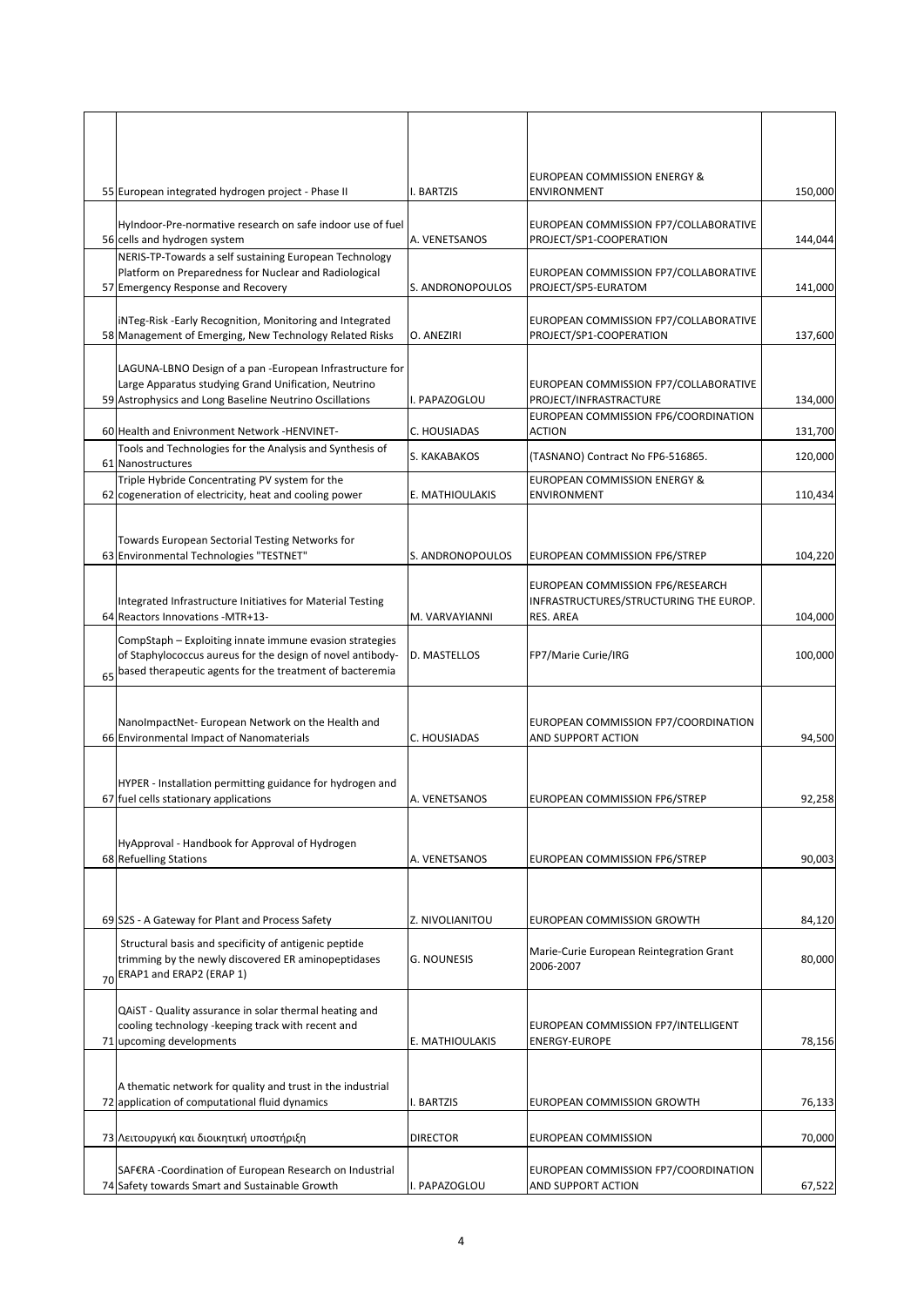|     | "Chromonic Liquid Crystals", Budget, US National Science                                                      | <b>G. NOUNESIS</b>             | Materials World Network, DMR - 0710544,                             | 60,000           |
|-----|---------------------------------------------------------------------------------------------------------------|--------------------------------|---------------------------------------------------------------------|------------------|
|     | 75 Foundation and GSRT<br>76 PRE - EMERGENCIES                                                                | Z. NIVOLIANITOU                | $2007 - 2009$<br>EUROPEAN COMMISSION                                | 57,934           |
|     |                                                                                                               |                                | EUROPEAN COMMISSION FP6/COORDINATION                                |                  |
|     | 77 New Generation of Solar Thermal Systems (NEGST)                                                            | E. MATHIOULAKIS                | <b>ACTION</b>                                                       | 57,856           |
|     | ARCADIA-Assessment of Regional Capabilities for new                                                           |                                | EUROPEAN COMMISSION FP7/COORDINATION                                |                  |
|     | 78 reactors Development through an Integrated Approach                                                        | A. IKONOMOPOULOS               | AND SUPPORT ACTION                                                  | 53,255           |
|     | 79 Bridging Nanotechnology to Life                                                                            | S. KAKABAKOS                   | Nano2Life FP6-500057-2.                                             | 50,000           |
|     | Large open EU market for solar thermal products -                                                             |                                | EUROPEAN COMMISSION FP6/INTELLIGENT                                 |                  |
|     | 80 SolarKeymark-II-                                                                                           | E. MATHIOULAKIS                | <b>ENERGY</b>                                                       | 47,160           |
|     | NANEX-Development of Exposure Scenarios for                                                                   |                                | EUROPEAN COMMISSION FP7/COORDINATION                                |                  |
|     | 81 Manufactured Nanomaterials                                                                                 | C. HOUSIADAS                   | AND SUPPORT ACTION                                                  | 45,796           |
|     | Pheben2 "Validating of severe accident codes against<br>82 phebus fp for plant applications"                  | C. HOUSIADAS                   |                                                                     |                  |
|     |                                                                                                               |                                | EUROPEAN COMMISSION FIKS-CT<br>EUROPEAN COMMISSION FP7/COORDINATION | 43,807           |
|     | 83 CRISYS-Critical Response in Security and Safety Emergencies A. SFETSOS                                     |                                | AND SUPPORT ACTION                                                  | 42,300           |
|     | -ENGINE- ENhanced Geothermal Innovative Network for                                                           |                                | EUROPEAN COMMISSION FP6/COORDINATION                                |                  |
|     | 84 Europe                                                                                                     | A. STUBOS                      | <b>ACTION</b>                                                       | 39,250           |
|     | 85 CEN / TC 264 Air Quality                                                                                   | I. BARTZIS                     | <b>EUROPEAN COMMISSION</b>                                          | 37,500           |
|     | Sharing Experience On Risk Management (Health, Safety                                                         |                                |                                                                     |                  |
|     | and Environment) To Desing Future Industrial Systems.                                                         |                                | EUROPEAN COMMISSION FP6/COORDINATION                                |                  |
|     | 86 "SHAPE-RISK"                                                                                               | . PAPAZOGLOU                   | <b>ACTION</b>                                                       | 36,450           |
|     | RODOS System Meteorological and Atmospheric Dispersion                                                        |                                |                                                                     |                  |
|     | Module functionality enhancement by introduction of                                                           | S. ANDRONOPOULOS               |                                                                     | 32,649           |
|     | 87 numerically efficient algorithms                                                                           |                                | EUROPEAN COMMISSION MARIE CURIE                                     |                  |
|     | EC-SARNET: A Proposal of Network of Excellence for a                                                          |                                |                                                                     |                  |
|     | Sustainable Integration of European Research on Severe                                                        |                                | EUROPEAN COMMISSION FP6/NETWORK OF                                  |                  |
|     | 88 Accident Phenomenology and Management                                                                      | C. HOUSIADAS                   | <b>EXCELLENCE</b>                                                   | 28,576           |
|     |                                                                                                               |                                |                                                                     |                  |
|     | The development of a systematic method for representing<br>and analysing industrial accidents reported in the |                                |                                                                     |                  |
|     | Communitys Major Accident Reporting System (MARS)                                                             |                                | EUROPEAN COMMISSION FP6/SERVICE                                     |                  |
|     | 89 using innovative tools                                                                                     | I. PAPAZOGLOU                  | CONTRACT                                                            | 28,000           |
|     |                                                                                                               |                                |                                                                     |                  |
|     |                                                                                                               |                                |                                                                     |                  |
|     |                                                                                                               |                                |                                                                     |                  |
|     |                                                                                                               |                                | EUROPEAN COMMISSION FP6/SPECIFIC                                    |                  |
|     | -HySIC-Enhancing International Cooperation in running FP6<br>90 Hydrogen Solid Storage Activities             | A. STUBOS                      | <b>SUPPORT ACTION</b>                                               | 27,800           |
|     |                                                                                                               |                                |                                                                     |                  |
|     |                                                                                                               |                                | <b>EUROPEAN COMMISSION ENERGY &amp;</b>                             |                  |
|     | 91 Dynamics of the aerosol purticle size distribution                                                         | C. HOUSIADAS                   | <b>ENVIRONMENT</b>                                                  | 22,870           |
| 92  | RENEB-Realizing the European Network in Biodosimetry                                                          | G. TERZOUDI                    | RENEB, FP7, 2012-2015                                               | 21,000           |
|     |                                                                                                               |                                |                                                                     |                  |
|     | Design and comprehensive evaluation of human antibodies                                                       |                                |                                                                     |                  |
|     | against complement evasion proteins of S. aureus : a novel                                                    | <b>G. SFYROERA</b>             | ESCMID Grant 'StaphHuMab' 2012-14                                   |                  |
| 93  | approach towards targeted antimicrobial therapy                                                               |                                |                                                                     | 18,000           |
|     | Concerted action on brownfield and economic regeneration                                                      |                                |                                                                     |                  |
|     | 94 network cabernet                                                                                           | . PAPAZOGLOU                   | EUROPEAN COMMISSION CONCERTED ACTIONS                               | 17,292           |
|     | 'FOODSCAN: Development of an automated, novel                                                                 |                                |                                                                     |                  |
|     | biosensor platform for pesticide and chemical residue                                                         | DR. E. LIVANIOU                | FP7-SME-2011-'FOODSCAN, 2011-2014                                   | 16,500           |
|     | 95 detection'                                                                                                 |                                |                                                                     |                  |
|     | 96 Energy Marie Curie Conferences Series - EMCSquared-<br>97 RODOS migration/Grant -IK                        | C. CATZICHRISTOS<br>I. BARTZIS | EUROPEAN COMMISSION MARIE CURIE<br>EUROPEAN COMMISSION EURATOM      | 15,000<br>14,850 |
|     | Innovative and sustainable sub-surface exploitation of                                                        |                                |                                                                     |                  |
|     | 98 natural resources (Smart Reservoir Net)                                                                    | A. STUBOS                      | EUROPEAN COMMISSION NETWORK                                         | 11,400           |
|     | PRISM - Process industries safety management thematic                                                         |                                |                                                                     |                  |
|     | 99 network on human factors                                                                                   | Z. NIVOLIANITOU                | EUROPEAN COMMISSION NETWORK                                         | 9,200            |
|     | "METROPOLIS" Metrology in Support to Precautionary                                                            |                                |                                                                     |                  |
|     | 100 Sciences and Sustainable Development Policies                                                             | I. BARTZIS                     | EUROPEAN COMMISSION                                                 | 6,400            |
|     | 'European Hot Laboratories Research Capacities and                                                            | I. PIRMETTIS LEO               |                                                                     |                  |
|     | Needs". (HOTLAB)                                                                                              | SANNEN, SCK CEN,               | NUCTECHFI6O-CT-2003-508850                                          | 5,000            |
| 101 |                                                                                                               | <b>BEAFIO</b>                  |                                                                     |                  |
|     | "Structural basis for epitope selection in antigen cross-<br>102 presentation"                                | E. STRATIKOS                   | Biostruct-X grant 4518, 2013-2014                                   |                  |
|     |                                                                                                               |                                | Research Collaboration Agreement: Erasmus                           |                  |
|     | "(Radio)diagnostic – (Radio)therapeutic Peptides and<br>Peptide-like Molecules for Use in Oncology"           | B. NOCK, T. MAINA              | MC (The Netherlands), Biosynthema Inc.                              |                  |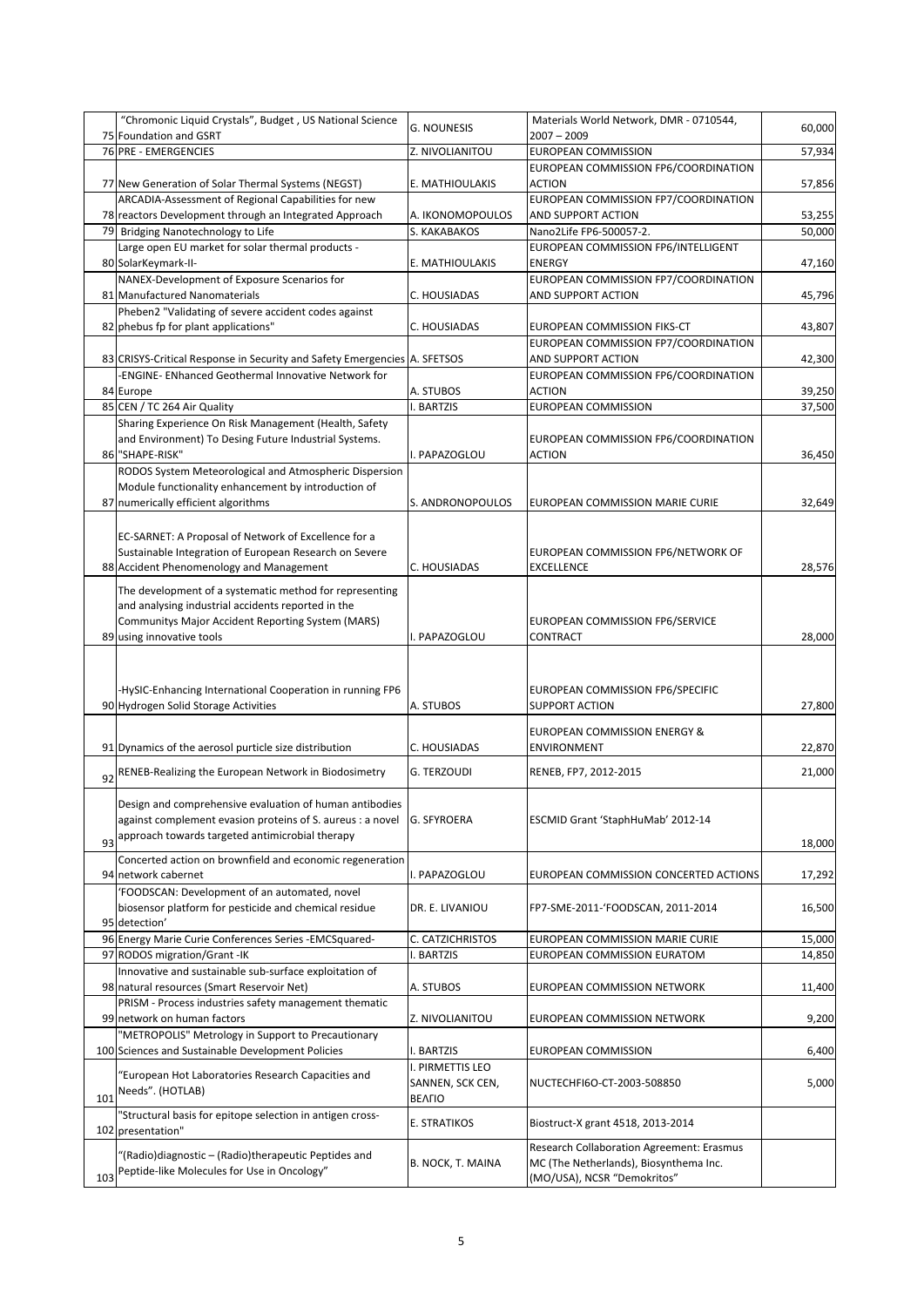| 104 | 11TRANSCAN-12-116 «Phase I clinical trial using a novel CCK-<br>2/gastrin receptor-localizing radiolabelled peptode probe<br>for personalized diagnosis and therapy of patients with<br>progressive or metastatic medullary thyroid carcinoma<br>[GRAN-T-MTC]»                    | T. MAINA                        | 11TRANSCAN-12-116, ERANET                                                                                                                |           |
|-----|-----------------------------------------------------------------------------------------------------------------------------------------------------------------------------------------------------------------------------------------------------------------------------------|---------------------------------|------------------------------------------------------------------------------------------------------------------------------------------|-----------|
| 105 | Radiolabeled BB-Antagonists in Cancer Diagnosis                                                                                                                                                                                                                                   | B. NOCK, T. MAINA               | Collaboration Agreement: University of Bern<br>(Switzerland), Biomedica Life Sciences S.A.,<br>NCSR "Demokritos"                         |           |
|     | EU FP7 Project "Spin Orbit Torque memory for cache &                                                                                                                                                                                                                              |                                 |                                                                                                                                          |           |
|     | 106 multicore processor applications - SPOT", 2012-2015                                                                                                                                                                                                                           | K. MERGIA                       | EUROPEAN COMMISSION FP7 PROJECT                                                                                                          |           |
|     | ACTRIS (Aerosols, Clouds, and Trace gases Research<br>InfraStructure Network) is an FP7 European Project. As an<br>associated partner NCSR D does not receive direct funding<br>but receives support in participating actions from the<br>107 principal partner in Greece (FORTH) | K. ELEFTHERIADIS                | EUROPEAN COMMISSION FP7 PROJECT                                                                                                          |           |
|     | Safety analysis and quanittative risk assessment of the                                                                                                                                                                                                                           |                                 | ETH Zurich, SW                                                                                                                           |           |
|     | 108 ArDM detector                                                                                                                                                                                                                                                                 | I. PAPAZOGLOU                   |                                                                                                                                          | 28,500    |
|     | 'Radiation damage and resistivity recovery in ion irradiated<br>Fe-Cr alloys" Fusion Emerging Technology - Radiation<br>Effects Modelling and Experimental Validation Budget: 200<br>109 k€. Funding body: EURATOM. Duration: 2008 - 2012                                         | G. APOSTOLOPOULOS               | <b>EURATOM</b>                                                                                                                           | 200,000   |
|     | "Measurement of the structural and magnetic properties of                                                                                                                                                                                                                         |                                 |                                                                                                                                          |           |
|     | ITER vacuum vessel materials after heat treatments"<br>Technology<br>Technology<br>Fusion<br>and<br>Underlying<br>Workprogramme Budget: 60 k€. Funding body: EURATOM<br>110 Duration: 2006 - 2008                                                                                 | G. APOSTOLOPOULOS               | <b>EURATOM</b>                                                                                                                           | 60,000    |
|     | "Hydroxamic acid based inhibitors of antigen processing                                                                                                                                                                                                                           |                                 |                                                                                                                                          |           |
|     | enzymes that regulate immune responses: Design,<br>synthesis, structural elucidation and biological<br>111 characterization."                                                                                                                                                     | E. STRATIKOS                    | Greek Secretariat for R&T action "Greece-<br>France collaboration" grant no. HIA, 2013-2015                                              | 30,000    |
|     | "Immunoreg - Rational Design and Development of<br>Inhibitors for Endoplasmic Reticulum Aminopeptidases that E. STRATIKOS<br>112 Regulate Antigen Processing and Presentation"                                                                                                    |                                 | Greek Secretariat for R&T, postdoctoral training<br>grant, 2012-2014                                                                     | 150,000   |
| 113 | "Selection of antigenic peptides by aminopeptidases                                                                                                                                                                                                                               | E. STRATIKOS<br>COORDINATOR,    | Greek Secretariat for R&T action "Funding<br>retained ERC proposals" grant no. ERC-14, 2013-<br>2015                                     | 584,000   |
| 114 | Functional Oncogenomics: Massive analysis of gene<br>expression as a tool in the diagnosis of colorectal cancer.                                                                                                                                                                  | YANNOUKAKOS                     | PENED 2005 - GSRT                                                                                                                        | 46,500    |
|     | HDL bio-therapies: Structure-function relationship,<br>regulation and genetic variability of high-density<br>lipoproteins: Prospects for the prevention and therapy of<br>115 coronary disease"                                                                                   | <b>E. STRATIKOS</b>             | Greek Secretariat for R&T, "Thalis" network<br>project grant 2012-2015                                                                   | 125,000   |
|     | Integrated micrOphotonic system for Real-time and lAbel-<br>free in-vitro Monitoring of multiple bio-molecular reActions S.KAKABAKOS<br>116 (ORAMA),                                                                                                                              |                                 | GSRT-43NEWE2009, 2011-2014                                                                                                               | 100,000   |
|     | Reinforcement of the existing infrastructure of the<br>Immunodiagnostics Laboratory of the Institute R/RP, of the<br>117 NCSR "Demokritos"                                                                                                                                        | I. CHRISTOFIDIS                 | N.P. Competitiveness "Accreditation", G.S.R.T.                                                                                           | 240,000   |
| 118 | "Liquid Crystalline Nanotechnology, Nano-LICR",                                                                                                                                                                                                                                   | G. NOUNESIS                     | Hellenic Ministry of Education and Religious<br>Affairs, GSRT, 2011 - 2014, Program THALES,<br>(Cooperation Grant, Materials Chemistry), | 630,000   |
|     | "Study of the disruptions of the atheroprotective functions<br>of high-density lipoproteins in patients with Ankylosing<br>119 Spondylitis"                                                                                                                                       | <b>E. STRATIKOS</b>             | Hellenic Rheumatology Society Research grant,<br>2013-2014                                                                               | 2,000     |
|     | All-silicon Ultra-sensitive field-deployable integRated<br>Optoelectronic platfoRm for environmental Analysis<br>120 (AURORA),                                                                                                                                                    | DR Y. PETROU                    | GSRT- ΣΥΝ11_5_1517, 2013-2015                                                                                                            | 194,000   |
|     | Creation of the Spin-off company Centre of Genetic<br>121 Research & Analysis.                                                                                                                                                                                                    | G. NOUNESIS - D.<br>YANNOUKAKOS | PRAXE B' - GSRT                                                                                                                          | 2,000,000 |
|     | Detection of New Breast and ovarian Cancer predisposing<br>Alleles using whole genome next<br>generation sequencing<br>122 Acronym: NBCA                                                                                                                                          | D. YANNOUKAKOS                  | SYNERGASIA II General Secretariat for Research<br>and Technology                                                                         | 310,000   |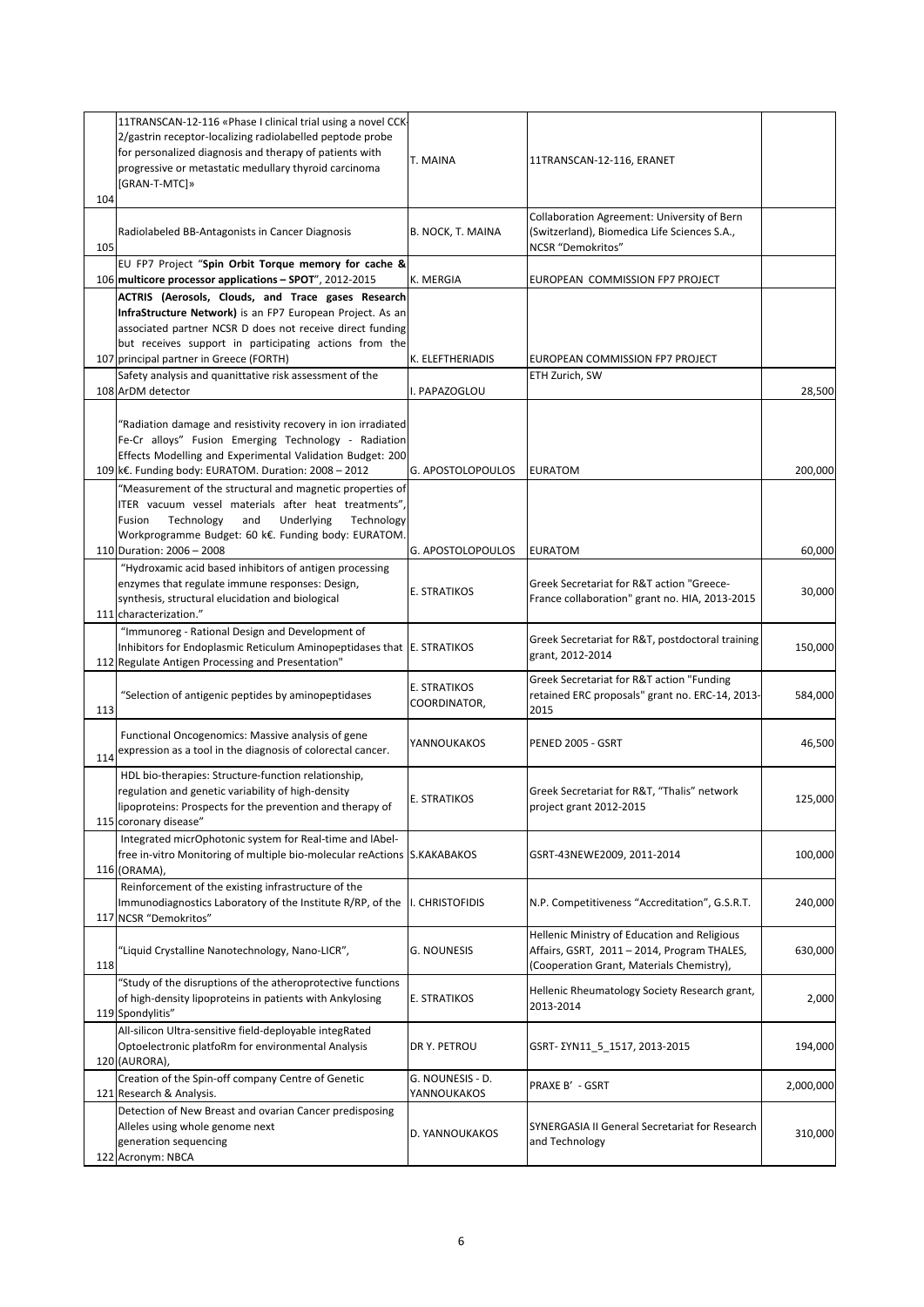|     | Diagnostic Radiopharmaceuticals for <sup>99m</sup> Tc imaging of<br>123 infections                                                                                                                                                  | I. PIRMETTIS        | PRAXE A' - GSRT                                                                                             | 44,000  |
|-----|-------------------------------------------------------------------------------------------------------------------------------------------------------------------------------------------------------------------------------------|---------------------|-------------------------------------------------------------------------------------------------------------|---------|
|     | Extreme Phenotypes in BReast-Ovarian CAncer: Whole<br>exome analysis in very early<br>onset (17-30yrs) cases<br>124 Acronym: P.BROCA                                                                                                | D. YANNOUKAKOS      | Greek Secretariat for R&T, "Excellence" Grant,<br>2012-2015                                                 | 401,000 |
|     | Functional & Functionalized Biomolecules for Biodiagnosis<br>125 & Radiopharmacy                                                                                                                                                    | <b>G. PANTELIAS</b> | Research in Excellence - GSRT                                                                               | 200,000 |
| 126 | Hereditary breast-ovarian cancer - pathogenic mutations of<br>BRCA1 : 1. Structure Stability & Function of BRCA1 protein<br>2. Study of genomic rearrangements in BRCA1 gene.                                                       | <b>G. NOUNESIS</b>  | PENED 2005 - GSRT                                                                                           | 15,000  |
|     | In vivo imaging of 1A serotonin receptors (5-HT 1A) in the<br>127 brain using Tc-99m                                                                                                                                                | M. PAPADOPOULOS     | PENED 2001 - GSRT                                                                                           | 132,000 |
|     | Molecular Typing of Triple Negative Breast Cancer<br>128 Acronym: TNBC                                                                                                                                                              | D. YANNOUKAKOS      | Hellenic Ministry of Education and Religious<br>Affairs, GSRT, 2011 - 2014, Program THALES                  | 200,000 |
| 129 | Phase Transitions and Critical Phenomena in Nanoparticle-<br>doped Liquid Crystals, Nano-DOLCES",                                                                                                                                   | <b>G. NOUNESIS</b>  | GSRT, Excellence in Research Award, (ERC-type<br>Grant - Physics), Principal Investigator, "2012 -<br>2015, | 165,000 |
| 130 | PIK3CA Oncogenic Mutations in Breast and Colon Cancers:<br>Development of Targeted Anticancer Drugs and Diagnostics                                                                                                                 | D. YANNOUKAKOS      | SYNERGASIA II General Secretariat for Research<br>and Technology                                            | 40,000  |
|     | Plasma directed assembly of nanostructures and<br>131 applications (PlasmaNanoFactory)                                                                                                                                              | S.KAKABAKOS         | GSRT-EXCELLENCE II-695, 2010-2015                                                                           | 330,000 |
|     | Production of antigenic peptides by aminopeptidases: A<br>132 new paradigm of immune system variability"                                                                                                                            | E. STRATIKOS        | Greek Secretariat for R&T, "Aristeia" excellence<br>grant no. 986, 2012-2015                                | 280,000 |
|     | Radiolabeled bioactive molecules in the diagnosis &<br>133 therapy.                                                                                                                                                                 | A. VARVARIGOU       | PENED 2001 - GSRT                                                                                           | 141,000 |
|     | Reinforcement of the existing infrastructure of the Mass<br>Spectrometry and Dioxin Analysis Laboratory of the NCSR<br>134 "Demokritos"                                                                                             | L. LEONDIADIS       | N.P. Competitiveness "Accreditation", G.S.R.T.                                                              | 200,950 |
|     | Reinforcement of the existing infrastructure of the<br>Radioisotopes-Radiopharmaceuticals Laboratory of the<br>135 Institute R/RP, of the NCSR "Demokritos"                                                                         | S. ARCHIMANDRITIS   | N.P. Competitiveness "Accreditation", G.S.R.T.                                                              | 161,750 |
| 136 | Reinforcement of the Mass Spectrometry and Dioxin<br>Analysis Laboratory for the development of methodology<br>for the measurement of antibiotics in food stuff                                                                     | L. LEONDIADIS       | AKMON                                                                                                       | 460,000 |
|     | 137 Excellence in Nuclear Technology & Radiation Protection                                                                                                                                                                         | M. ANTONOPOULOS     | GSRT (EXCELLENCE)                                                                                           | 289,303 |
|     | Theoretical and experimental study of nucleation in<br>Diffusion Chambers and experimental investigation of<br>138 nucleation events in the atmosphere                                                                              | C. HOUSIADAS        | GSRT                                                                                                        | 12,327  |
|     | Integrated Roof with The Dewar Flask Evacuated Solar<br>139 Collector                                                                                                                                                               | E. PAPANIKOLAOU     | <b>GSRT</b>                                                                                                 | 15,327  |
|     | Integration of solar thermal in buildings - New high-<br>efficiency solar collectors, solar cooling, seasonal heat<br>storage, optimal energy planning and integrated energy                                                        |                     |                                                                                                             |         |
|     | 140 management<br>Solar system for the cogeneration of light, electricity,                                                                                                                                                          | V. BELESIOTIS       | <b>GSRT</b>                                                                                                 | 293,000 |
|     | 141 heating & cooling - "TRITON"<br>Commercialization of the 3D computational code for                                                                                                                                              | E. MATHIOULAKIS     | <b>GSRT</b>                                                                                                 | 59,000  |
|     | 142 environmental fluid dynamics ADREA-HF, DELTA-B                                                                                                                                                                                  | S. ANDRONOPOULOS    | <b>GSRT</b>                                                                                                 | 44,000  |
|     | Accredited testing services and optimization of RES<br>products (Development of research centres with user<br>involvement. Support laboratories collaborating with<br>businesses and research users - Community Support             |                     |                                                                                                             |         |
|     | 143 Framework - AKMON                                                                                                                                                                                                               | V. BELESIOTIS       | <b>GSRT (AKMON)</b>                                                                                         | 452,580 |
|     | Technology Development for Optimising Air Quality in<br>Industrial Buildings: Characterisation of Air Quality in<br>Industrial Buildings - Mechanisms Controlling the<br>Indoor/Outdoor Particulate Matter Chemical Characteristics |                     |                                                                                                             |         |
|     | 144 and their Effects to Human Exposure and Inhaled Dose                                                                                                                                                                            | C. HOUSIADAS        | <b>GSRT</b>                                                                                                 | 184,000 |
|     | Provision of Specialized Scientific and Technical Services to<br>145 the Renewable Energy Product Industry                                                                                                                          | V. BELESIOTIS       | <b>GSRT (AKMON)</b>                                                                                         | 452,580 |
|     | 146 New solid intermetallics for hydrogen storage                                                                                                                                                                                   | A. STUBOS           | <b>GSRT</b>                                                                                                 | 11,740  |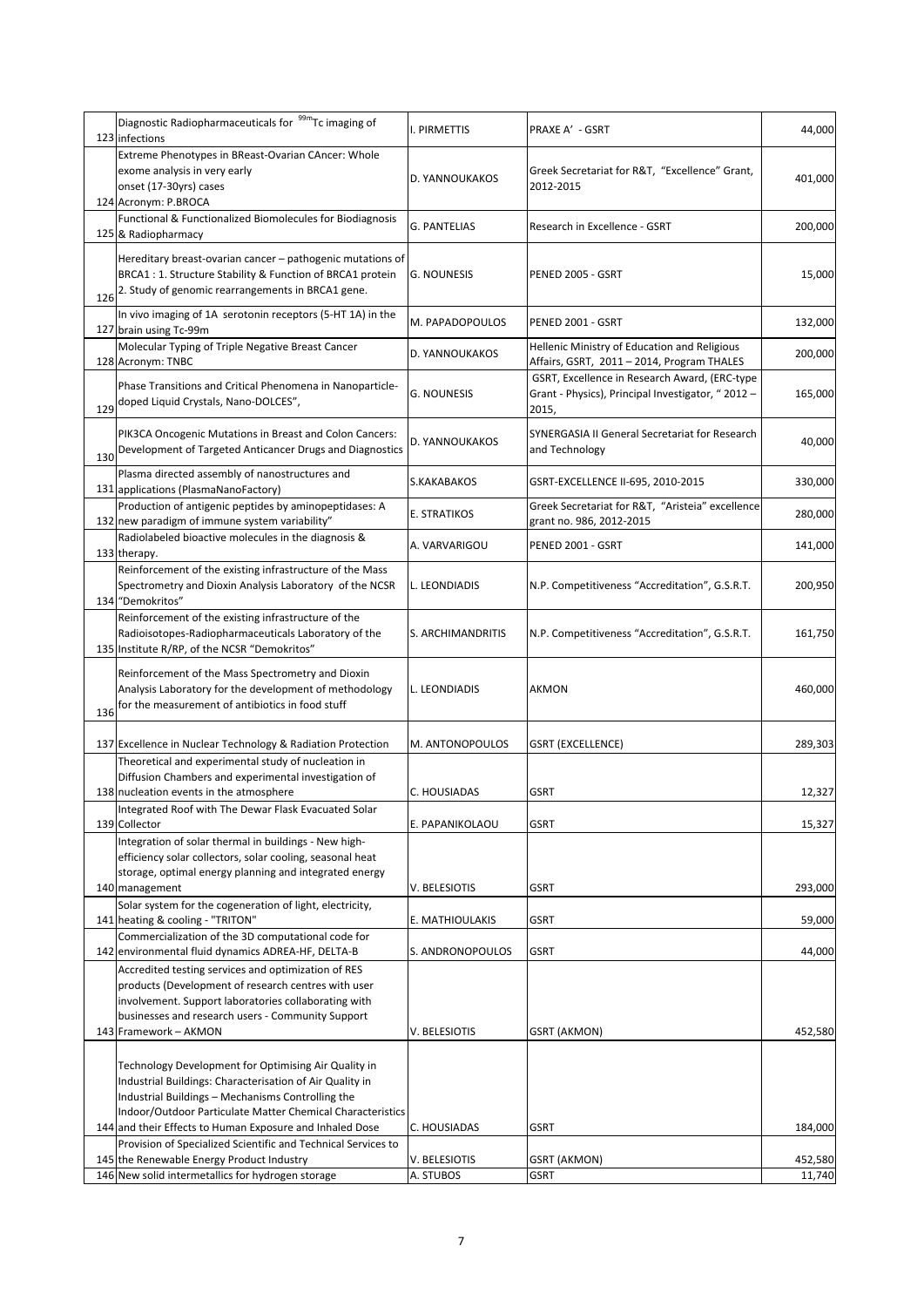|     | Strengthening the existing infrastructure of the<br>Environmental Research Laboratory, Institute of Nuclear                        |                     |                        |         |
|-----|------------------------------------------------------------------------------------------------------------------------------------|---------------------|------------------------|---------|
|     | Technology-Radiation Protection, NCSR "Demokritos" to                                                                              |                     |                        |         |
|     | 147 provide testing services                                                                                                       | C. VASSILAKOS       | <b>GSRT</b>            | 202,655 |
|     |                                                                                                                                    |                     |                        |         |
|     | Upgrading of the Environmental Services rendered by the                                                                            |                     |                        |         |
|     | 148 Institute of Nuclear Technology and Radiation Protection<br>Development and energetic optimization of agricultural-            | N. CATSAROS         | GSRT (AKMON)           | 283,067 |
|     | 149 product dryers utilizing solar energy                                                                                          | E. PAPANIKOLAOU     | <b>GSRT PENED 2003</b> | 56,208  |
|     | Design and optimization of a solar air collector as a heat                                                                         |                     |                        |         |
|     | 150 source to mechanical drying facilities.                                                                                        | E. PAPANIKOLAOU     | <b>GSRT</b>            | 11,740  |
|     | Automated recognition of person identity through                                                                                   |                     |                        |         |
|     | 151 biometric analysis                                                                                                             | T. TAMPOURATZI      | GSRT PENED 2003        | 77,469  |
|     | Integrated Methodology for the study of the influence of                                                                           |                     |                        |         |
|     | greenhouse gases from the Oil and Gas Industry on                                                                                  |                     |                        |         |
|     | 152 atmosphere.                                                                                                                    | D. VLACHOGIANNI     | <b>GSRT</b>            | 40,000  |
|     | A holistic approach and software development for the                                                                               |                     |                        |         |
|     | quantitative estimation of toxic organic substances<br>153 contained in the waterwaste of oil installations.                       | C. CATZICHRISTOS    | <b>GSRT</b>            | 40,000  |
|     |                                                                                                                                    |                     |                        |         |
|     | Development of special polyesters for thermosensitive                                                                              | G.                  |                        |         |
|     | 154 surface coatings                                                                                                               | CHARALAMPOPOULOU    | GSRT                   | 40,000  |
|     | Autonomous, Low Visual Impact Solar Hot Water System                                                                               |                     |                        |         |
| 155 | PEP Artiki (AEROMETRISI) Development of an operational                                                                             | E. MATHIOULAKIS     | <b>GSRT</b>            | 11,740  |
|     | mapping system of the atmospheric particulate matter                                                                               |                     |                        |         |
|     | concentration and the estimated population exposure in Attica",                                                                    |                     |                        |         |
|     | within the structural funds programme "Consortiums for Research<br>and Technological Developement in High Priority Areas" with has |                     |                        |         |
|     | 156 a CEC contribution of 75%.                                                                                                     | K. ELEFTHERIADIS    | <b>GSRT</b>            | 232,166 |
|     | Modeling and simulation of physical processes in the                                                                               |                     |                        |         |
|     | atmosphere for the control and predictability of                                                                                   |                     |                        |         |
|     | 157 atmospheric pollution                                                                                                          | C. VASSILAKOS       | <b>GSRT</b>            | 41,632  |
|     | «Development of computational models for analysis of                                                                               |                     |                        |         |
|     | radioactivity in large volume environmental samples»<br>158 GREECE-MONTENEGRO                                                      | I. STAMATELATOS     | <b>GSRT</b>            | 19,069  |
|     | "Evaluation of Aerosol and Ozone Photochemical Models over                                                                         |                     |                        |         |
|     | Athens using in situ sensors (DOAS) and lidar techniques                                                                           |                     |                        |         |
|     | 159 combined with health indicators".                                                                                              | K. ELEFTHERIADIS    | <b>GSRT</b>            | 14,438  |
|     | Laboratory of Radiation Protection, NCSR "Demokritos"<br>Upgrade of provision of laboratory services for cytogenetic               |                     |                        |         |
|     | 160 analysis of hematological malignancies                                                                                         | <b>G. PANTELIAS</b> | GSRT (AKMON)           | 374,400 |
|     | Laboratory of Radiation Protection, NCSR "Demokritos"                                                                              |                     |                        |         |
|     | Upgrade of provision of laboratory services for cytogenetic                                                                        |                     |                        |         |
|     | 161 analysis of hematological malignancies                                                                                         | <b>G. PANTELIAS</b> | GSRT (AKMON)           | 404,400 |
|     | Provision of Specialized Scientific and Technological                                                                              |                     |                        |         |
|     | 162 Services and Products                                                                                                          | V. BELESIOTIS       | GSRT (EXCELLENCE)      | 336,030 |
|     | Multifunctional polymeric nanoemulsions for the industry<br>163 of coatings and sealants                                           | A. STUBOS           | <b>GSRT</b>            | 40,000  |
|     | 164 Regional Innovation Center of Western Macedonia                                                                                | A. STUBOS           | <b>GSRT</b>            | 41,300  |
|     |                                                                                                                                    |                     |                        |         |
|     | FSRI-COPAL - "Development of a National Research                                                                                   |                     |                        |         |
|     | 165 Network for the European Research Infrastructure COPAL"                                                                        | C. VASSILAKOS       | <b>GSRT</b>            | 1,470   |
|     | 166 Development of models for financial studies                                                                                    | M. KAINOYURGIAKIS   | <b>GSRT</b>            | 8,610   |
|     | Development of models for the simulation of pollutants<br>167 transport in groundwater aquifers                                    | M. KAINOYURGIAKIS   | <b>GSRT</b>            | 8,610   |
|     | HIPER-GR Greek Network for European infrastructure HIPER                                                                           |                     | <b>GSRT</b>            |         |
| 168 |                                                                                                                                    | I. PAPAZOGLOU       |                        | 3,526   |
|     | Study of climate change and atmospheric pollution in                                                                               |                     |                        |         |
|     | Greece: evaluation of their impact on environmental and                                                                            |                     |                        |         |
|     | socio-economic future changes at local scale- "Climate                                                                             |                     |                        |         |
|     | 169 Change Impact".                                                                                                                | D. VLACHOGIANNI     | <b>GSRT</b>            | 435,231 |
|     | Developmeny of novel models for the assessment of                                                                                  |                     |                        |         |
|     | 170 financial risks supporting critical business decision-making                                                                   | A. STUBOS           | <b>GSRT</b>            | 34,440  |
|     |                                                                                                                                    |                     |                        |         |
|     | ARTESIAN - Advanced Laboratory Procedure for Optimized                                                                             |                     |                        |         |
|     | 171 Management of Underground Geological Reservoirs                                                                                | A. STUBOS           | GSRT                   | 187,515 |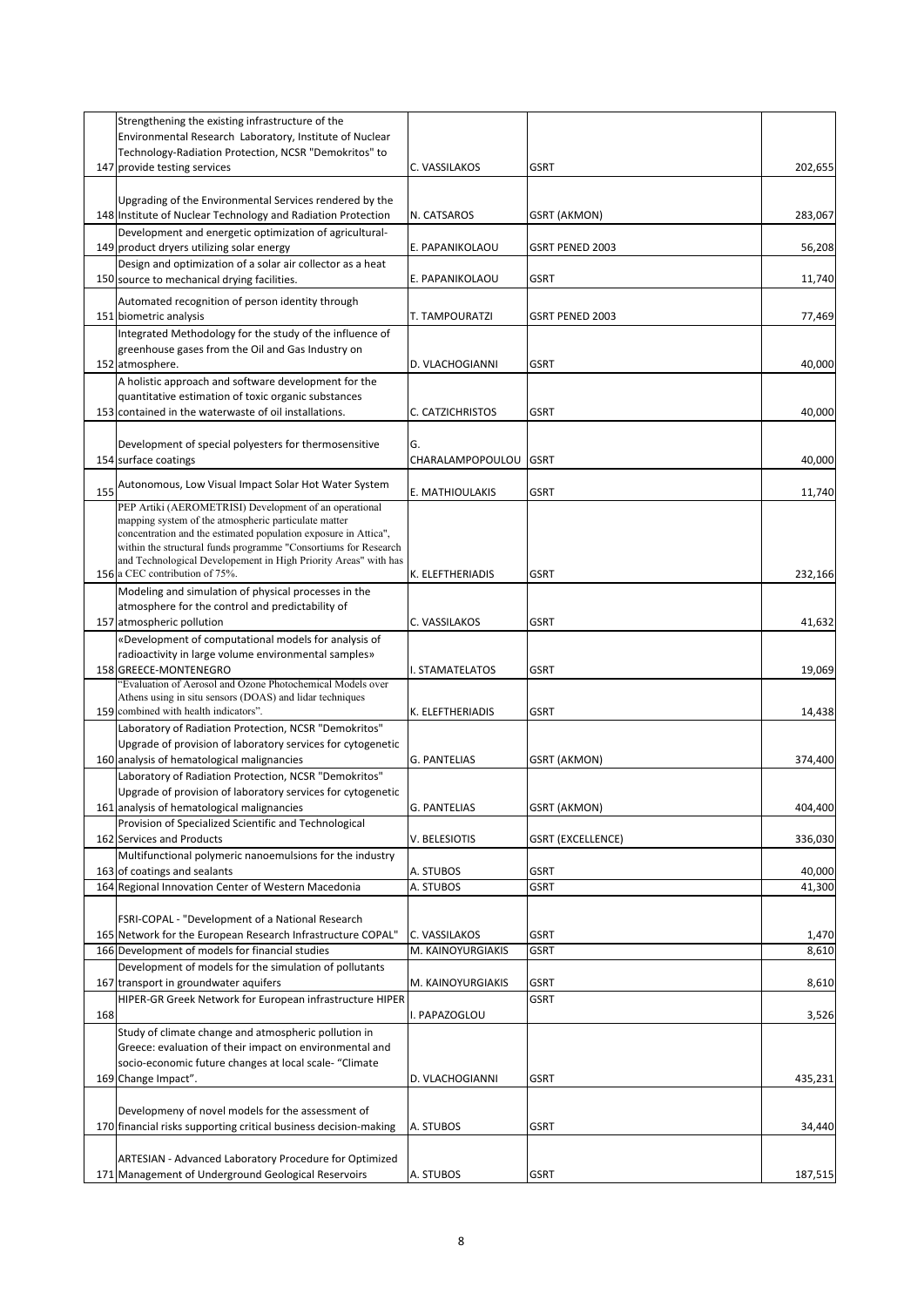|     | SIMS-Stratum Corneum Investigation with Molecular                                              |                                                       |                                                     |                  |
|-----|------------------------------------------------------------------------------------------------|-------------------------------------------------------|-----------------------------------------------------|------------------|
|     | Simulations- Μελέτη της Κεράτινης Στοιβάδας με Μοριακή                                         | G.                                                    |                                                     | 140,500          |
|     | 172 Προσομείωση                                                                                | CHARALAMPOPOULOU GSRT                                 |                                                     |                  |
|     | Integrated prognostic system for risk assessment in stent                                      |                                                       |                                                     |                  |
|     | 173 implantations for Abdominal Aortic Aneurysm repair                                         | P. NEOFYTOY                                           | <b>GSRT</b>                                         | 127,840          |
|     | Linear-focus concentrating solar collector based on a novel                                    |                                                       |                                                     |                  |
|     | 174 receiver - Development and demonstration<br>175 Utilization of solar thermal energy        | E. PAPANIKOLAOU<br>V. BELESIOTIS                      | <b>GSRT</b><br>GSRT                                 | 160,000<br>8,610 |
|     | Integrated Design for Environmental and Energy                                                 |                                                       |                                                     |                  |
|     | 176 Applications (IDEEA)                                                                       | <b>DIRECTOR</b>                                       | <b>GSRT KRIPIS</b>                                  | 1,104,090        |
|     | DE_SPARK_NANO_GEN - «Development of a spark discharge                                          |                                                       |                                                     |                  |
|     | aerosol nanoparticle generator for gas flow visualisation                                      |                                                       |                                                     |                  |
|     | and for fubrication of nanostructured materials for gas<br>177 sensing applications »          | K. ELEFTHERIADIS                                      | <b>GSRT</b>                                         | 56,000           |
|     | INOVBIOMASS - "Development of new material from waste                                          |                                                       |                                                     |                  |
|     | biomass for hydrocarbons adsorption in aquatic                                                 |                                                       |                                                     |                  |
|     | 178 environments", ΘΑΛΗΣ 2011, Total Budget 500 k€                                             | G. APOSTOLOPOULOS                                     | <b>GSRT</b>                                         | 500,000          |
|     |                                                                                                |                                                       |                                                     |                  |
|     | 179 Molecular typing of triple negative breast cancer                                          | G. PANTELIAS, K.<br>MANOLA, G. TERZOUDI GSRT - THALES |                                                     | 50,000           |
|     |                                                                                                |                                                       |                                                     |                  |
|     | Breast cancer stem cells resistance mechanisms in                                              |                                                       |                                                     |                  |
|     | genotoxic insults: Applications in diagnosis, personalized                                     | G. PANTELIAS, K.                                      |                                                     |                  |
|     | 180 treatment strategies and prognosis of disease progression                                  | MANOLA, G. TERZOUDI GSRT - THALES                     |                                                     | 50,000           |
|     | Phosphonate derivatives of Rhenium-188: Synthesis and<br>181 comparative biological evaluation | P. BOUZIOTIS                                          | Greek-Romanian Bilateral Collaboration,<br>G.S.R.T. | 23,960           |
|     | Study of Nanostructured Liquid crystal Phases and Phase                                        |                                                       | Greek-Slovenian Bilateral Collaboration, 2002,      |                  |
|     | 182 Transition                                                                                 | G. NOUNESIS                                           | G.S.R.T.                                            | 12,000           |
|     | Association between structure and activity and mechanism                                       |                                                       |                                                     |                  |
|     | of action of analogues of humanin, a novel neuroprotective                                     | E. LIVANIOU                                           | Greek-Czech Republic Collaboration, G.S.R.T.        | 11,740           |
|     | 183 peptide                                                                                    |                                                       |                                                     |                  |
|     | Control of coagulation reactions from the complement in a<br>184 sepsis model.                 | D. MASTELLOS                                          | <b>Bilateral Collaboration Greece-USA</b>           | 60,000           |
|     | Development of <sup>99m</sup> Tc and <sup>186/188</sup> Re for diagnosis and                   |                                                       |                                                     |                  |
|     | 185 therapy                                                                                    | I. PIRMETTIS                                          | Greek-Serbian Bilateral Collaboration, G.S.R.T.     | 11,740           |
|     | Dioxins and dioxin-like compounds monitoring in food in                                        |                                                       |                                                     |                  |
|     | collaboration with the State General Laboratory of Cyprus                                      | L. LEONDIADIS                                         | BILATERAL COOPERATION WITH CYPRUS                   | 49,700           |
| 186 | Identification of new alleles related to presposition to                                       |                                                       |                                                     |                  |
|     | 187 breast cancer. The case of CSF1 receptor                                                   | D. YANNOUKAKOS                                        | <b>Bilateral Collaboration Greece-USA</b>           | 55,000           |
|     | Novel peptide derivatives of bombesin labeled with                                             |                                                       |                                                     |                  |
|     | 188 therapeutic radioisotopes                                                                  | S. ARCHIMANDRITIS                                     | Greek-Albanian Collaboration, G.S.R.T.              | 11,740           |
|     | Novel soft materials with unusual optical and physical                                         |                                                       | Greek-Slovenian Bilateral Collaboration, 2004,      |                  |
|     | properties: Nanostructured Liquid crystal microemulsions<br>189 and elastomers                 | <b>G. NOUNESIS</b>                                    | G.S.R.T.                                            | 11,740           |
|     | Population genetics of BRCA1 & BRCA2 in Turkey and                                             |                                                       |                                                     |                  |
|     | 190 Greece                                                                                     | D. YANNOUKAKOS                                        | R&D Collaboration between Greece and Turkey         | 15,750           |
|     | Study of BRCA1 & BRCA2 gene mutations in Greek and                                             | Ε.                                                    | R&D Collaboration between Greece and                |                  |
|     | Yugoslavian families with a history of breast/ovarian cancer                                   | KONSTANTOPOULOU                                       | Yugoslavia                                          | 11,740           |
| 191 |                                                                                                |                                                       |                                                     |                  |
|     | Bioactive food components, mitochondrial function and<br>192 health                            | L. LEONDIADIS                                         | <b>COST Action FA0602</b>                           | 100,000          |
|     |                                                                                                | P. BOUZIOTIS, PROF.                                   |                                                     |                  |
| 193 | 'Lanthanide Chemistry for diagnosis and therapy"                                               | SILVIO AIME,                                          | COST D18:- Working Group 4                          |                  |
|     | 'Targeted Radionuclide Therapy (TRNT)"                                                         | B. NOCK, T, MAINA, P.                                 | COST Action BM0607, Duration 2007-2011,             |                  |
| 194 |                                                                                                | <b>BOUZIOTIS</b>                                      |                                                     |                  |
|     | Collaborative association studies in breast cancer                                             | D. YANNOUKAKOS<br>(MANAGEMENT                         | COST program, Action BM0606, 9/2007-9/2011.         |                  |
| 195 |                                                                                                | <b>COMMITTEE MEMBER)</b>                              |                                                     |                  |
|     |                                                                                                | P. BOUZIOTIS                                          |                                                     |                  |
|     | Metal-Based Systems for Molecular Imaging Applications                                         | (MANAGEMENT                                           | COST Action D38, Duration 2006-2011,                |                  |
| 196 |                                                                                                | <b>COMMITTEE MEMBER)</b>                              |                                                     |                  |
|     | Radiotracers for in vivo Assessment of Biological                                              | P. A. SCHUBIGER, PAUL                                 |                                                     |                  |
|     | Function: Radiolabelled biologically active peptides and                                       | SCHERRER INSTITUTE,                                   | COST B12 Action (1999) - Working Group 3            |                  |
| 197 | oligonucleotides-WG 3                                                                          | SWITZERLAND                                           |                                                     |                  |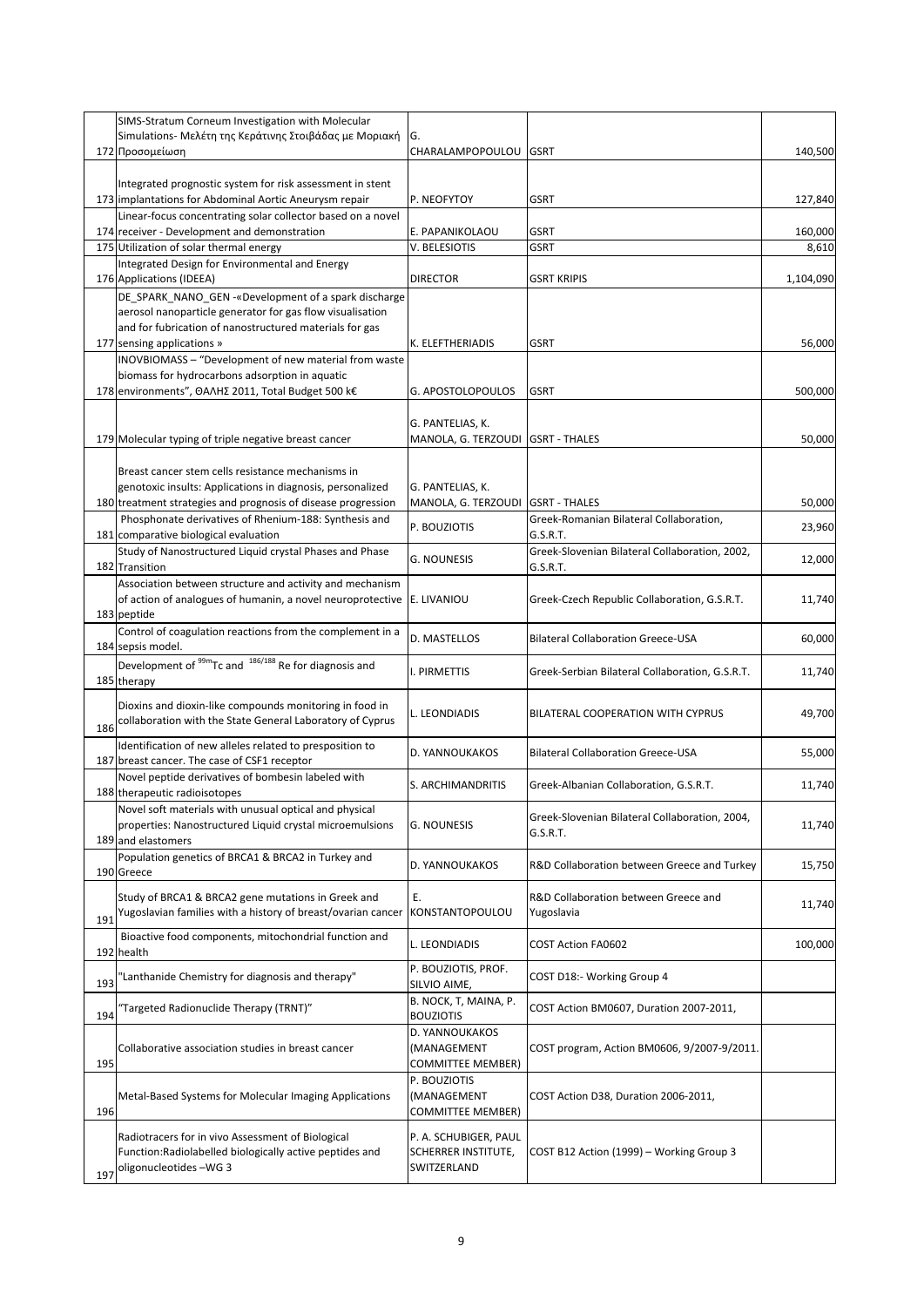|     | Radiotracers for in vivo Assessment of Biological                                                                                                                                                                                                         | M. PAPADOPOULOS P.                        |                                                                                                     |         |
|-----|-----------------------------------------------------------------------------------------------------------------------------------------------------------------------------------------------------------------------------------------------------------|-------------------------------------------|-----------------------------------------------------------------------------------------------------|---------|
|     | Function: Radioligands for Brain Receptors - WG 1                                                                                                                                                                                                         | A. SCHUBIGER, PAUL<br>SCHERRER INSTITUTE, | COST B12 Action (1999) - Working Group 1-<br><b>Working Group 5</b>                                 |         |
| 198 | Technetium Chelates-WG5                                                                                                                                                                                                                                   | SWITZERLAND                               |                                                                                                     |         |
| 199 | "Molecular Imaging of Angiogenesis"                                                                                                                                                                                                                       | A. VARVARIGOU                             | IKYDA 2007                                                                                          | 5,000   |
|     | "Immune responses of carboxyterminal decapeptide of<br>200 prothymosin alpha"                                                                                                                                                                             | E. LIVANIOU                               | IKYDA2010                                                                                           | 10,000  |
|     | "Synthesis and characterization of specific cold and<br>radiolabeled derivatives for the in vitro and in vivo study of<br>201 immunostimulating peptides".                                                                                                | E. LIVANIOU                               | <b>IKYDA 2007</b>                                                                                   | 10,000  |
|     | Study of the effect of prothymosin alpha on the induction<br>of cytotoxicity of human lymphocytes with the method of<br>202 proteomic analysis                                                                                                            | E. LIVANIOU                               | <b>IKYDA 2003</b>                                                                                   | 30,000  |
|     | Interdisciplinary studies on protein molecules with<br>203 application in molecular and imaging diagnostics                                                                                                                                               | <b>G. NOUNESIS</b>                        | Empirikion                                                                                          | 3,000   |
|     | Role of C3a polymorphisms on C5L2-mediated function in<br>204 lipid metabolism                                                                                                                                                                            | DR. G. SFYROERA                           | Empirikion Foundation Research, 2013-2014                                                           | 20,000  |
|     | Synthesis, characterization and biological evaluation of<br>prototype radioionized trackers for multi-drug resistance<br>205 imaging in pathological cancer models                                                                                        | A. VARVARIGOU                             | Empirikion Foundation Research, 2013-2014                                                           | 12,000  |
|     | "Study of the role of apolipoprotein E variants in the<br>206 pathogenesis of Lipoprotein Glomerulopathy"                                                                                                                                                 | E. STRATIKOS                              | Hellenic Society of Lipidology and<br>Atherosclerosis Award 2012-2013                               | 5,000   |
|     | Analysis of the functional interactions of HDL with the<br>ABCG1 cholesterol transporter in inflammation and<br>207 atherosclerosis"                                                                                                                      | E. STRATIKOS                              | Hellenic Society of Lipidology and<br>Atherosclerosis 2010-2011                                     | 8,000   |
|     | Analysis of gene rearrangements on the BRCA1 gene in<br>208 patients with hereditary cancer of the breast/ovaries                                                                                                                                         | D. YANNOUKAKOS                            | CENTRAL HEALTH COUNCIL, ONCOLOGY<br>COMMITTEE                                                       | 15,000  |
|     | Apolipoprotein E mutations and hereditary Lipoprotein<br>Glomerulopathy: mechanism of pathogenesis and<br>209 diagnostic value                                                                                                                            | E. STRATIKOS                              | Hellenic Society for Atherosclerosis, 2011-12                                                       | 5,000   |
|     | Comparative Bio-distribution Study of Iron Sucrose Injection<br>210 / RAFARM (FERROVIN) vs VEROFER                                                                                                                                                        | P. BOUZIOTIS                              | Pharma Data EPE                                                                                     | 8,000   |
| 211 | Development of novel methods of biological monitoring of<br>workers exposed to carcinogens-Mechanism of<br>development of work-associated cancers.                                                                                                        | <b>G. PANTELIAS</b>                       | EL.IN.Y.A.E.                                                                                        | 161,409 |
|     | Karyotypic analysis of mesophase cells with polychromatic<br>fluorescent in situ hybridization (multicolor fish) in<br>premature condensed chromosomes (PCC): a novel<br>methodology for the cytogenetic study of preleukemic and<br>212 leukemic disease | G. TERZOUDI                               | CENTRAL HEALTH COUNCIL, ONCOLOGY<br>COMMITTEE                                                       | 15,000  |
|     | NATIONAL PROGRAM FOR DIOXIN CONTROL IN FOOD AND<br>213 FEED.                                                                                                                                                                                              | L. LEONDIADIS                             | Ministry of Rural Development and Food.                                                             | 380,000 |
| 214 | Organic Synthesis and Applications in the Chemical Industry L. LEONDIADIS                                                                                                                                                                                 |                                           | New Postgraduate Studies Program of the<br>Chemistry Department, University of Athens,<br>ENEAEK II | 208,000 |
|     | Research Project Award, "Liquid-crystal nanotechnology:<br>functional targeting and superstructure development in<br>215 anisotropic soft media"                                                                                                          | <b>G. NOUNESIS</b>                        | John S. Latsis Public Benefit Foundation,<br>Geneva, Switzerland, 2012                              | 12,000  |
|     | Assessment of the contribution of various natural or<br>216 artificial radionuclides in the collective population dose                                                                                                                                    | M. ANTONOPOULOS                           | Ministry for the Environment, Physical Planning<br>and Public Works                                 | 39,860  |
|     | Operation & development of the Research Reactor<br>217 Laboratory                                                                                                                                                                                         | N. CATSAROS                               |                                                                                                     | 920,000 |
|     | Evaluation of SEVESO-II- safety studies - Ministry for the<br>218 Environment, Physical Planning and Public Works, GR                                                                                                                                     | I. PAPAZOGLOU                             | Ministry for the Environment, Physical Planning<br>and Public Works, GR                             | 17,608  |
|     | Study of the airborne pollutant transfer and dispersion in<br>the atmospheric environment around the cement factory of                                                                                                                                    |                                           |                                                                                                     |         |
|     | 219 Volos city, Greece                                                                                                                                                                                                                                    | M. VARVAYIANNI                            |                                                                                                     | 104,329 |
|     | 220 Workgroup occupational risk model                                                                                                                                                                                                                     | I. PAPAZOGLOU                             |                                                                                                     | 272,000 |
|     | 221 Improvement of the Reactor's Facility Physical Protection<br>Development of an evaluation Methodology and                                                                                                                                             | N. CATSAROS                               | SANDIA NATIONAL LABORATORIES<br>Ministry of Developmenty, GR                                        | 991,689 |
|     | 222 assessment of 45 SEVESO Safety Studies                                                                                                                                                                                                                | I. PAPAZOGLOU                             |                                                                                                     | 66,286  |
|     | Development of novel biomonitoring methods for workers<br>223 exposed to harmfoul chemical agents                                                                                                                                                         | G. TERZOUDI                               |                                                                                                     | 58,694  |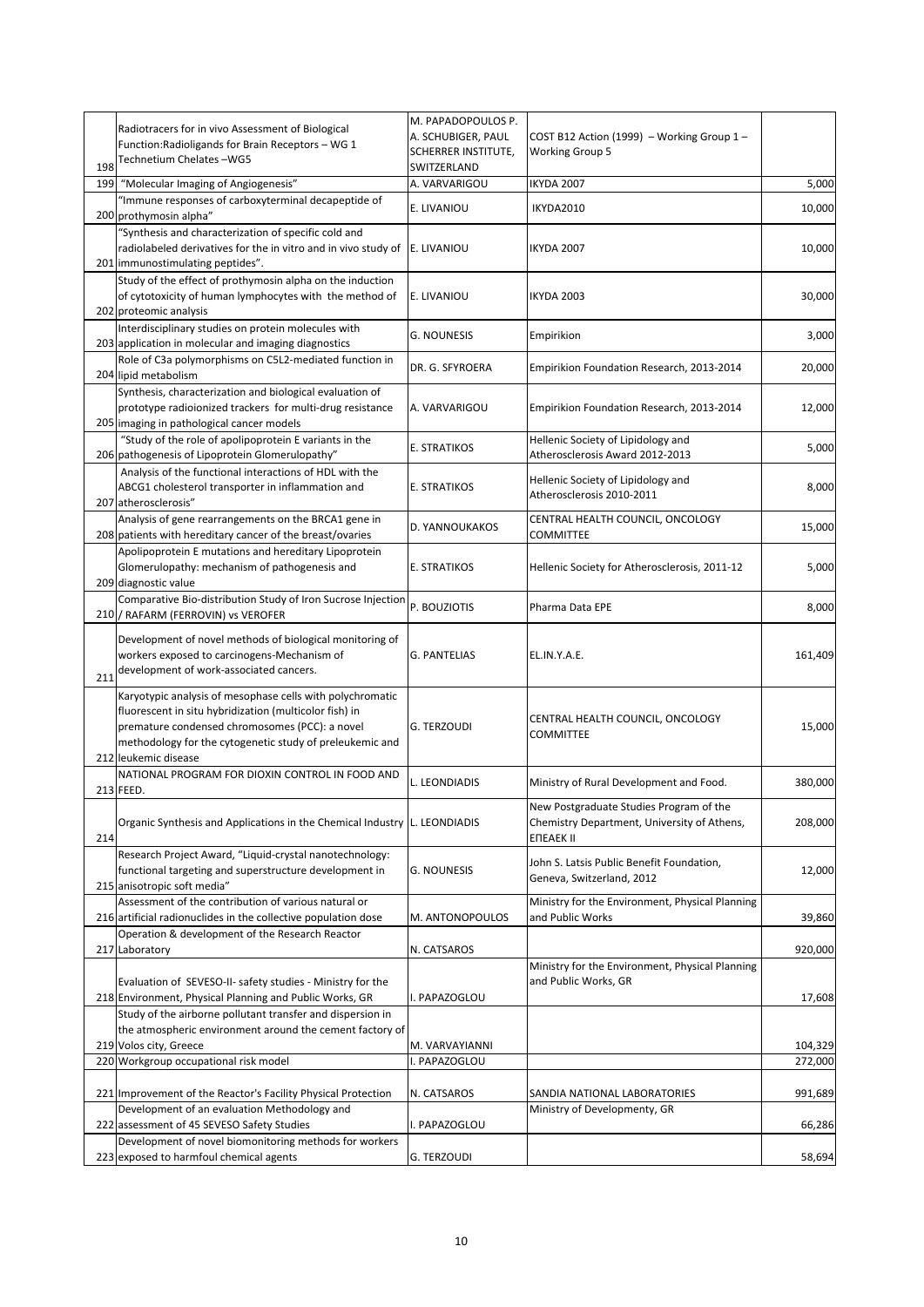|     | Safety Study of explosives in the plants of Elefsis and                |                   | Hellenic Aerospace Industry S.A., GR        |            |
|-----|------------------------------------------------------------------------|-------------------|---------------------------------------------|------------|
|     | 224 Dervenochoria                                                      | . PAPAZOGLOU      |                                             | 59,200     |
|     |                                                                        |                   |                                             |            |
|     | 1. - WORM- Workgroup Occupational Risk Model (WORM)                    |                   |                                             |            |
|     | Metamorphosis phase 2. - RAM- Ασφάλεια εργασίας σε                     |                   |                                             |            |
|     | 225 Τεχνικά έργα 3. Technical Evaluation of the ORCA Tools             | I. PAPAZOGLOU     |                                             | 362,600    |
|     | Prioritization of actions for health and safety at work in the         |                   | Ministry of Employment, GR                  |            |
|     | 226 new framework "Human Capital 2007-2013"                            | O. ANEZIRI        |                                             | 50,000     |
|     | Municipality of Megalopolis Atmospheric aerosol                        |                   |                                             |            |
|     | measurements (PM10, PM2.5, PM1) according to EN12341                   |                   |                                             |            |
|     | 227 standard                                                           | K. ELEFTHERIADIS  | MUNICIPALITY MEGALOPOLI                     | 42,424     |
|     | Further development of spillover based nanostructured                  |                   |                                             |            |
|     | 228 materials for hydrogen storage                                     | A. STUBOS         | <b>US Department of Energy</b>              | 127,500    |
|     |                                                                        |                   |                                             |            |
|     | Polymorphisms of GSTT1, GSTM1 and NQO1 detoxifying                     |                   |                                             |            |
|     | genes in Greek patients with multiple sclerosis: Correlation           |                   |                                             |            |
|     | 229 to predisposition and clinical characteristics                     | C. STAUROPOULOU   | Ministry for Health and Social Solidarity   | 10,000     |
|     | Targeted Research and Development on Thermal Solar                     |                   |                                             |            |
|     | 230 Collectors, Solar Systems and Thermal Storage Devices              | V. BELESIOTIS     | <b>MEVACO AE</b>                            | 66,653     |
|     | Targeted Research in the Fields of Solar Thermal Products              |                   |                                             |            |
|     | 231 and Energy Storage Devices                                         | E. PAPANIKOLAOU   | <b>XILINAKIS</b>                            | 246,000    |
|     | Targeted Research on an Innovative Solar Thermal System                |                   |                                             |            |
| 232 |                                                                        | E. MATHIOULAKIS   | THEOHALCO SOLAR ENERGY LTD                  | 26,670     |
|     | Procedures for the certication of performance of large                 |                   |                                             |            |
|     | custom-made solar thermal systems, with particular                     |                   |                                             |            |
|     | 233 emphasis on the modelling tools )SK-LCMSTS)                        | S. BABALIS        |                                             | 8,000      |
|     | Less nuclear waste and safer exploitation of research                  |                   |                                             |            |
|     | 234 reactors                                                           | N. CATSAROS       | Ministry of Education and Religious Affairs | 630,000    |
|     | Estimation of uncertainty of determined collector and                  |                   |                                             |            |
|     | 235 system performance                                                 | E. MATHIOULAKIS   |                                             | 11,700     |
|     |                                                                        |                   |                                             |            |
|     | 236 Centre of knowledge on occupational and process safety             | O. ANEZIRI        |                                             | 27,000     |
|     | 237 Action for Health and Safety at Work                               | I. PAPAZOGLOU     | Ministry of Employment, GR                  | 11,250     |
|     | CEN/TC264/WG 15 -Standardisation mandate to CEN,                       |                   |                                             |            |
|     | CENELEC and ETSI in support of the Implementation of the               |                   |                                             |            |
|     | 238 Ambient Air Quality Legislation                                    | TH. MAGGOS        | DIN EC                                      | 89,472     |
|     | 239 Occupational and process safety                                    | O. ANEZIRI        |                                             | 10,000     |
|     | PYTHAGORAS «Study of LaMnO <sub>7</sub> perovskites with partial       |                   |                                             |            |
|     | 240 cation replacement», University of Athens, 2005                    | G. APOSTOLOPOULOS | UNIVERSITY OF ATHENS                        | 50,000     |
|     | Comparative Evaluation of Therapeutic                                  |                   |                                             |            |
|     | Radiopharmaceuticals": "Evaluation of <sup>188</sup> Re and other beta | T. MAINA          | I.A.E.A. CRP                                | 4.000 US\$ |
|     | isotopes based peptides for receptor-targeted radiotherapy             |                   |                                             | p.a.       |
|     | 241 of malignant tumors                                                |                   |                                             |            |
|     | Development of Tc99m based specific radiotracers using                 |                   |                                             |            |
|     | 242 $[TC(CO)3]$ <sup>+</sup> core                                      | I. PIRMETTIS      | I.A.E.A. CRP                                | 4.000 US\$ |
|     | Establishing Quality Control Methods for Advanced                      |                   |                                             |            |
|     | 243 Radiopharmaceuticals                                               | A. VARVARIGOU     | <b>IAEA</b>                                 |            |
|     | Dispresion of the caesium-137 in the Eastern                           |                   |                                             |            |
|     | Mediterranean - in the time evolution in relation to the               |                   |                                             |            |
|     | 244 solurces and marine pathways                                       | E. FLOROU         | <b>IAEA</b>                                 | 16,691     |
|     | RER/1/008 Programme for Group fellowship training for                  |                   |                                             |            |
|     | atmospheric aerosol measurement and characterization by                |                   |                                             |            |
|     | 245 Nuclear Techniques                                                 | K. ELEFTHERIADIS  | <b>IAEA</b>                                 | 5,600      |
|     | IAEA CRP entitled 'BENCHMARKING CALIBRATION FOR LOW-                   |                   |                                             |            |
|     | LEVEL GAMMA SPECTROMETRIC MEASUREMENTS OF                              |                   |                                             |            |
|     | ENVIRONMENTAL SAMPLES" (Agreement No14564), I was                      |                   |                                             |            |
|     | 246 the Chief Scientific Investigator (2007-2013)                      | F. TZIKA          | <b>IAEA</b>                                 |            |
|     | IAEA CRP entitled 'Assessment Of Source Term,<br>1.                    |                   |                                             |            |
|     | Radionuclides Transport Within Containment And Release                 |                   |                                             |            |
|     | To The Environment Of The Greek Research Reactor Facility'             |                   |                                             |            |
|     | (Agreement No13827), I was the Chief Scientific                        |                   |                                             |            |
|     | 247 Investigator (2006-2008)                                           | F. TZIKA          | <b>IAEA</b>                                 |            |